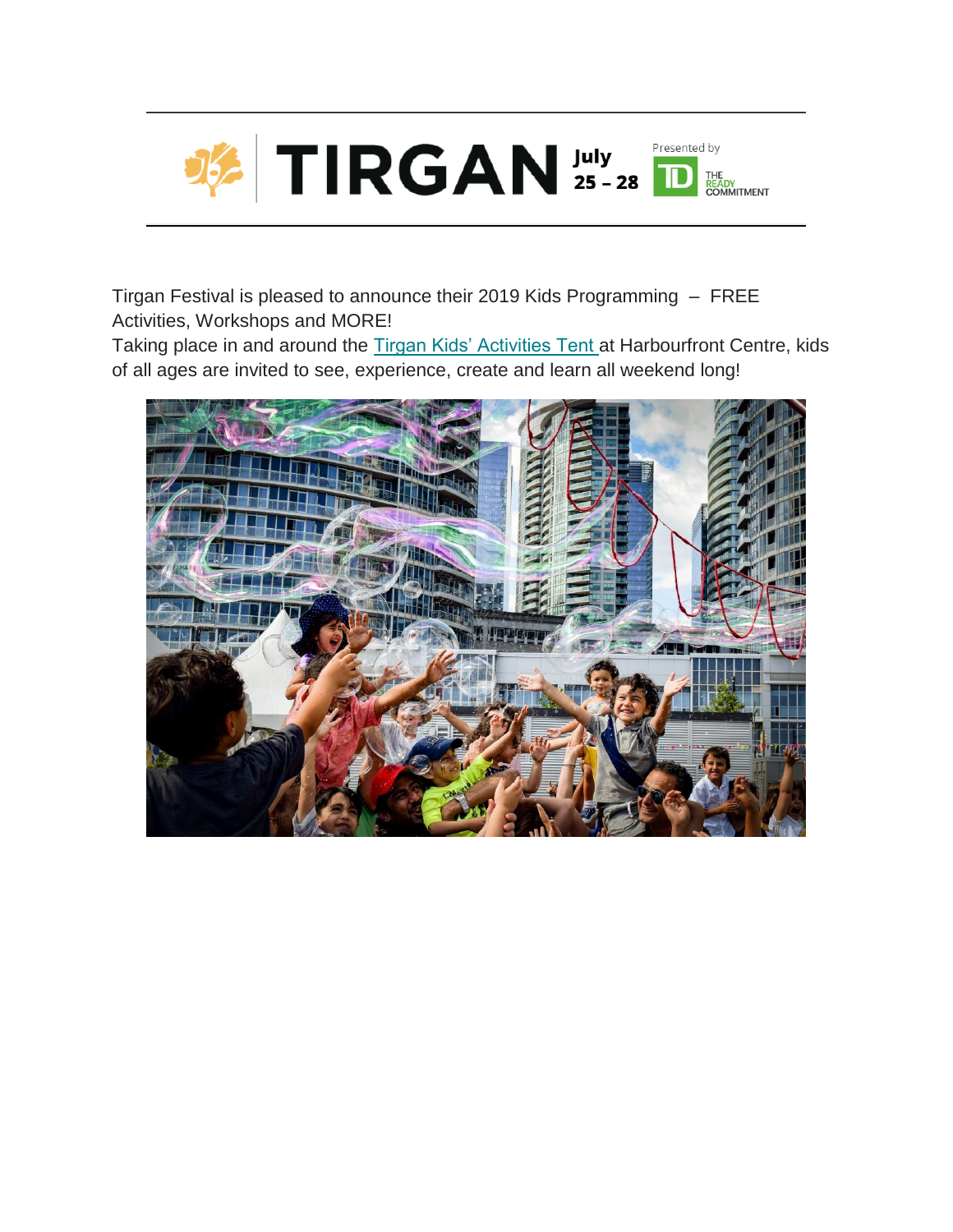

## **English, Persian, and American Sign Language 1 pm Kids' Activities Tent (Harbourfront Centre)**

Did you know Sign Language is an official language in Canada? Are you interested in learning to write in American Sign Language? This workshop is a great introduction! Did you know there was a difference between English and American Sign Language? Learn about those differences too! Suitable for all ages.



# **Kite Making Workshop**

#### **1 pm Kids' Activities Tent**

Learn how to make flyable kites by folding paper and creating your own personal design using pastel or markers, making your kite your OWN. Suitable for ages 4-12 years old.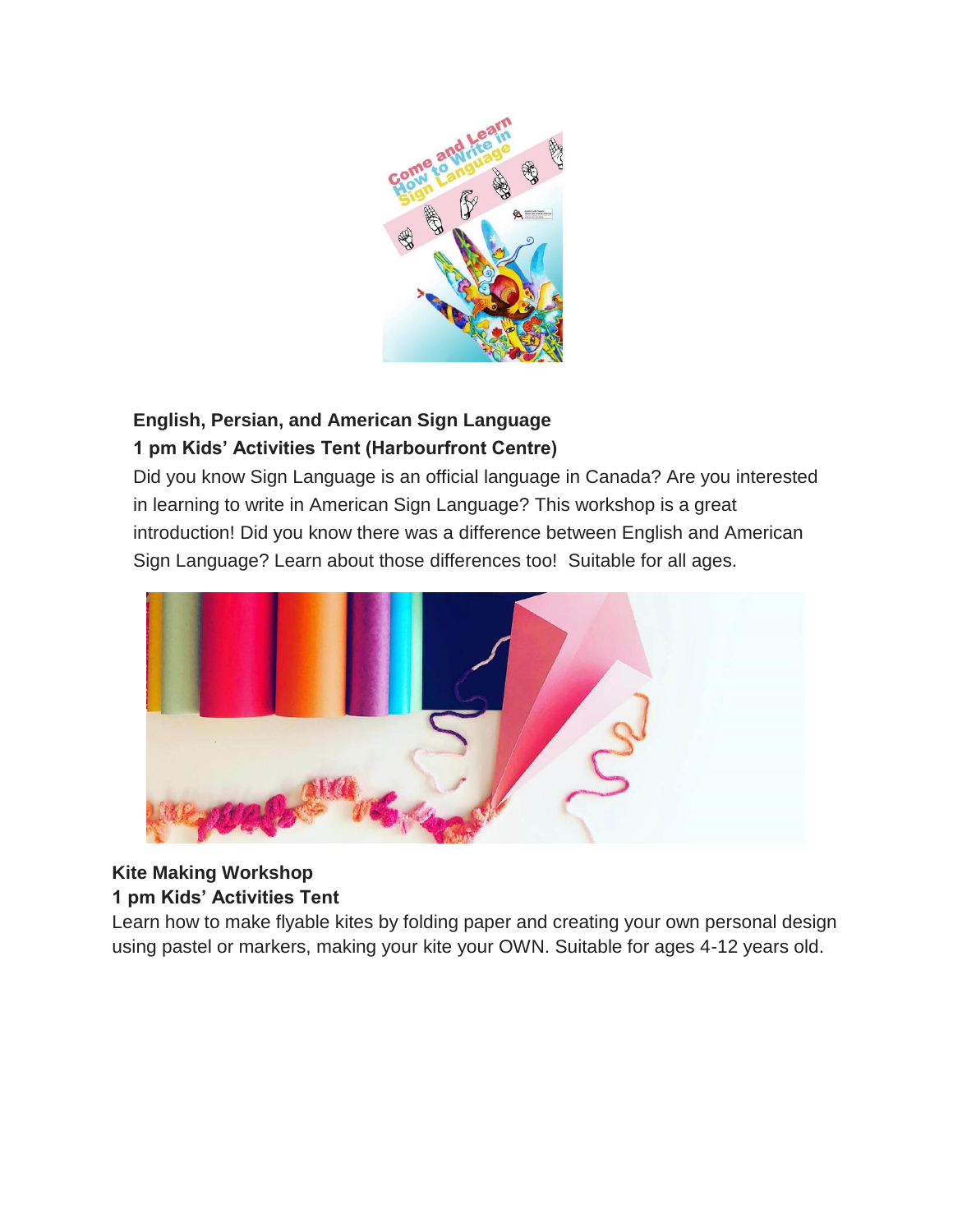

#### **Origami 1 pm Kids' Activities Tent**

What is origami? It's fun, easy, sharable and screen-free! In this workshop, kids and teens can learn about this ancient craft and how to make simple origami creations of their own. Suitable for ages 10-15 years old.



### **Story of Paintings 3 pm Kids' Activities Tent**

This is a storytelling workshop. After listening to a story about UNITY, kids start painting about the story and let their creativity fly. Suitable for ages 5-10 years old.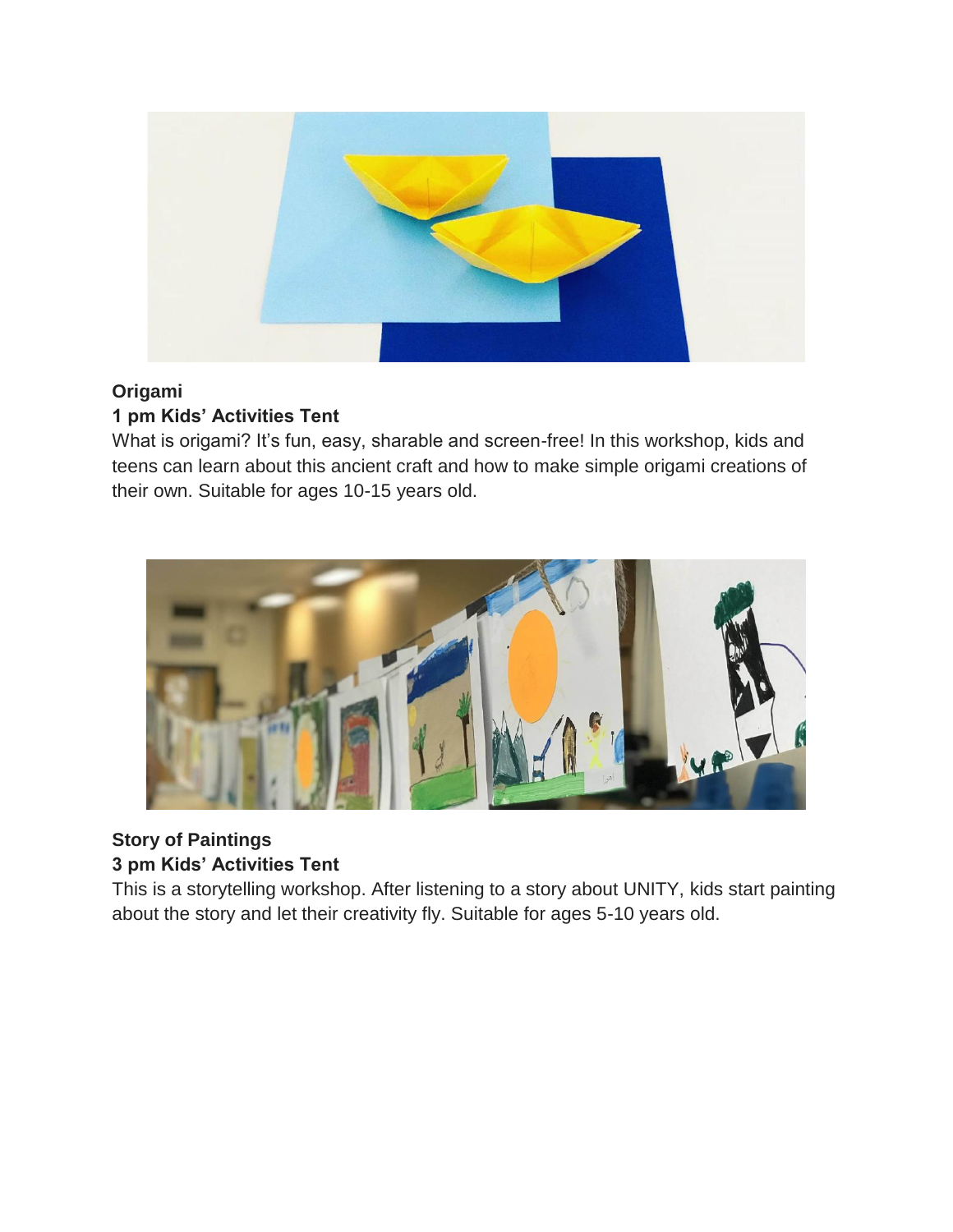

# **Qajar Face Painting by BOOSTAN Multicultural Society 4:30 pm Kids Activities Tent**

Qajar art is recognizable for its distinctive style and beauty. BOOSTAN Multicultural Collective (BMC) is an artist-run organization; aimed at supporting GTA youth, celebrate world cultures, and discovering community-building initiatives through fun and engaging programs. Suitable for age 3-13 years old.

### **Big Puppets Show**

### **6 pm Kids Activities Tent**

Similar to Canada, Iran has a population made up of different backgrounds and cultures and also like Canada, are united through their shared history. The theme of UNITY will be presented by 5 big puppets who will be greeting the visitors in Harbourfront Centre. Each puppet presents a different region of Iran. There will be a performance by all the puppets to showcase the theme of this year's festival "UNITY".

*Suitable for all ages, performed in Persian*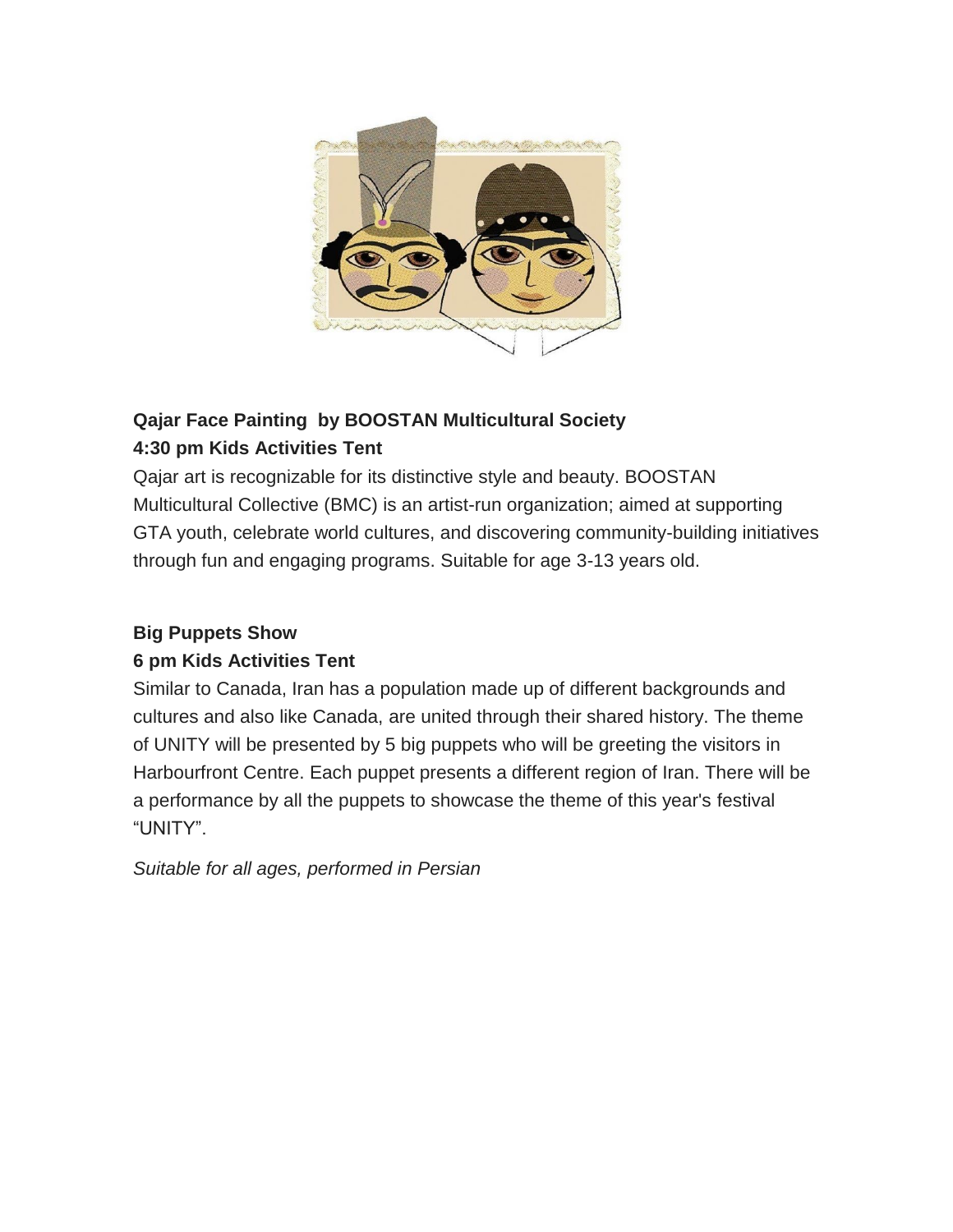

### **Craft Making 6:30 pm Kids Activities Tent**

In this workshop, kids learn to make a decorative handcraft similar to one of the traditional Iranian hanging décors using colourful yarns. Suitable for ages 8-12 years old.



### **My Summer Hat 6:30 pm Kids Activities Tent**

Keep the sun off your head! During this workshop, participants will make a paper hat for themselves and decorate their creation with different materials. Suitable for all ages.

Bring the whole Family to Harbourfront Centre for Tirgan 2019 - on the weekend of July 27 and 28 - there's truly is something for everyone!